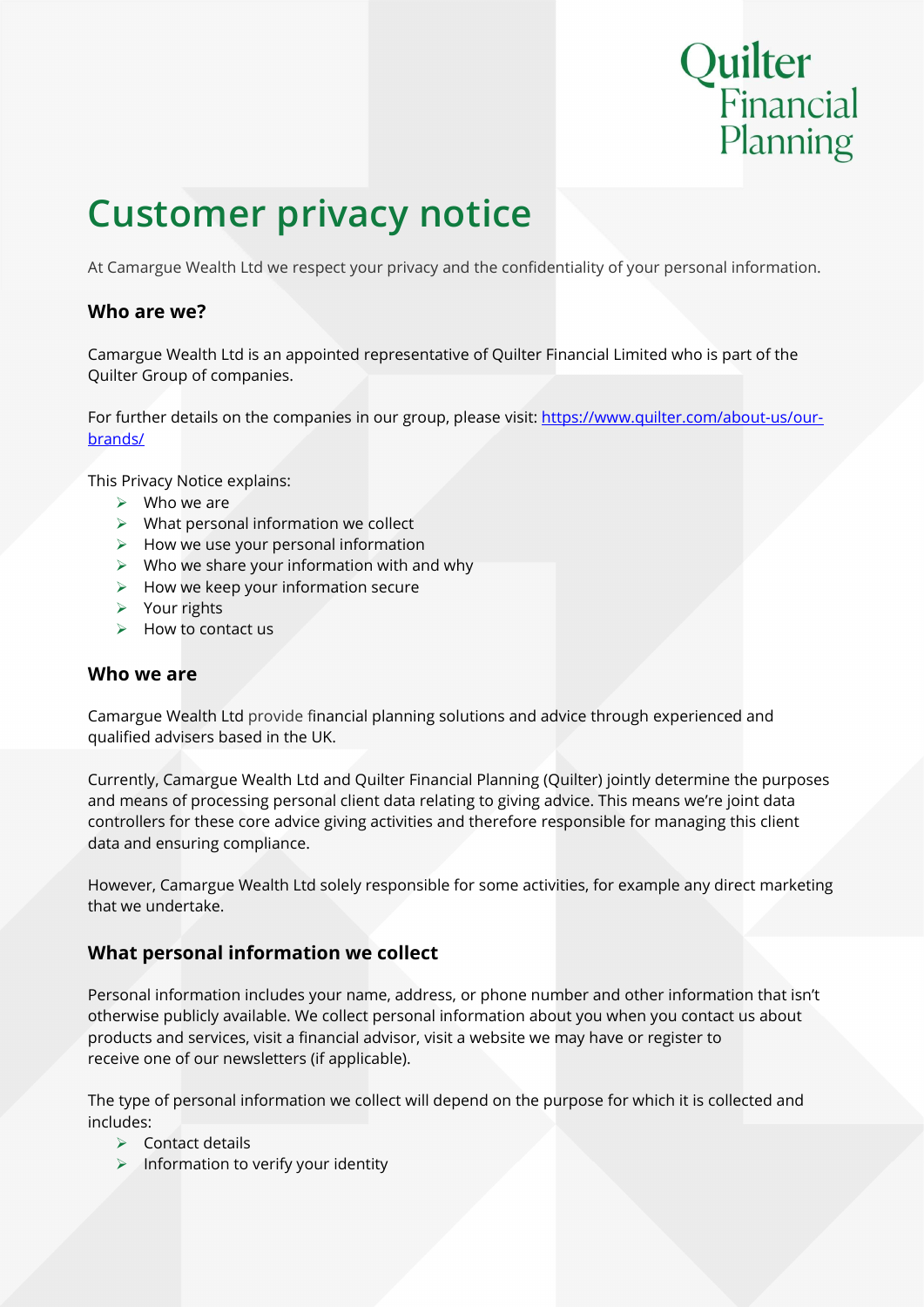

- $\triangleright$  Family, lifestyle, health and financial information
- $\triangleright$  Payment details

We collect personal information directly from you. For example, we ask for personal information at the start of our relationship and in subsequent communications, in order to check your identity and protect you from fraud. This is a legal requirement and is important to help safeguard you against potential crime.

#### Special category information

In some instances, it is necessary to collect more sensitive information (such as health or lifestyle information) which is called special category data. This is to allow us to provide our financial advice service to you. We will always obtain your consent during the advice process to gather this data and explain what information we require and why it is needed. Sensitive personal information will always be processed and stored securely. You can withdraw your consent at any time to us processing this data, however, this may mean that you can no longer access the service or product the information was gathered for.

#### Cookies [only applicable if the firm have a website]

We also collect information about you from other sources. For example, our website automatically collects information from your computer using "cookies" which provides us with limited personal information. Cookies are small text files that are placed on your computer by websites that you visit. They're widely used in order to make websites work, or work more efficiently, as well as to provide information to the website owners. For further information visit www.aboutcookies.org or www.allaboutcookies.org.

You can set your browser not to accept cookies and the above websites tell you how to remove cookies from your browser. However, in a few cases, some of our website features may not function as a result.

# Data retention

We keep your personal information only as long as is necessary for the purpose for which it was collected and to meet regulatory or legislative requirements.

Advice data is retained for 50 years to meet our regulatory requirements.

Personal information will be securely disposed of when it's no longer required, in accordance with our Data Retention and Disposal Schedule. A copy of this is available using the contact details below.

# On what basis do we collect data?

The processing of your personal data is allowed under a number of lawful bases. The data required for the provision of products and services is processed on the basis there's a contract with you to do so. Any relevant marketing activity we undertake is done because, as a firm, we have a legitimate interest to do so. However, you have rights, as listed below, which impact how we can use and process your data.

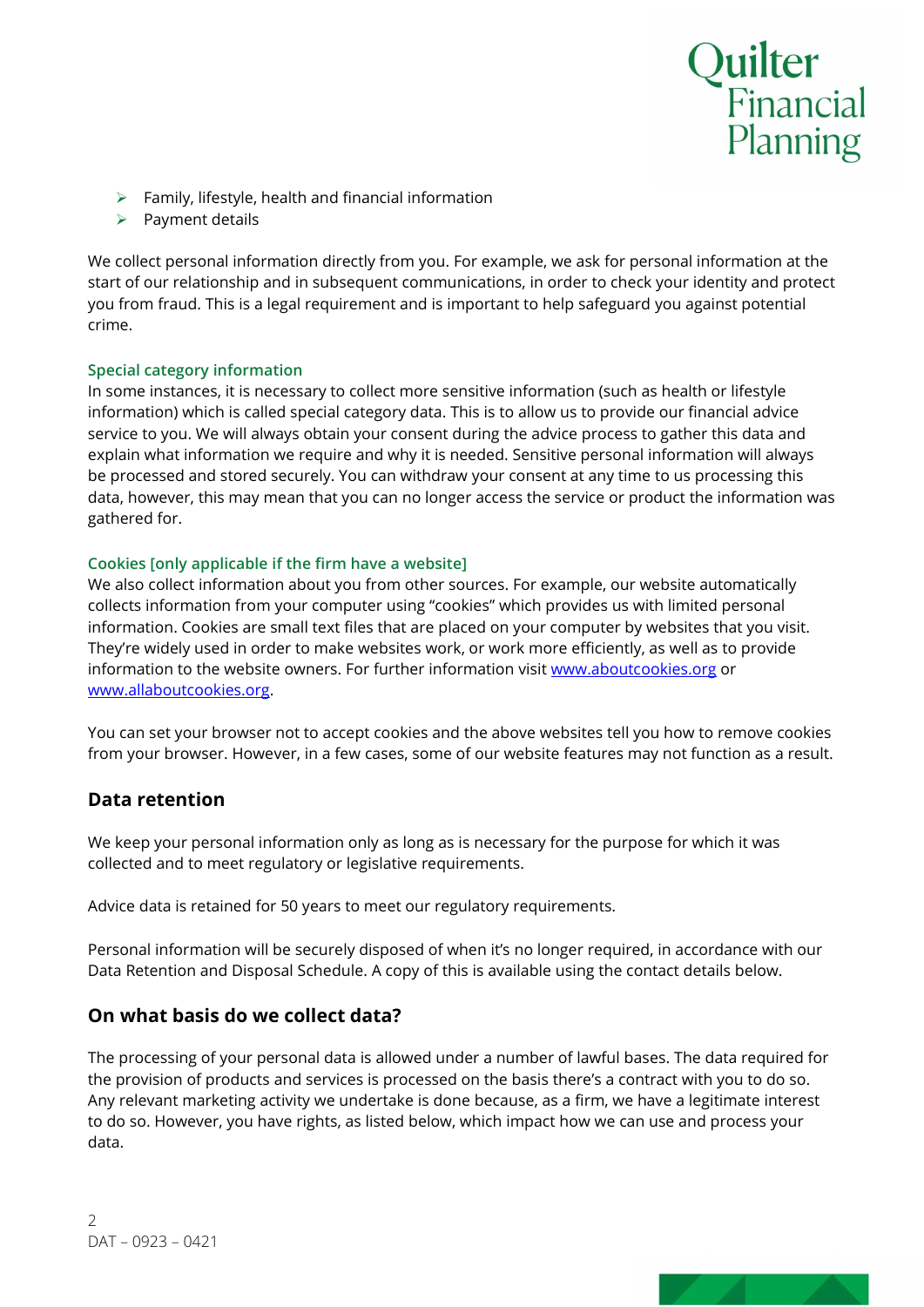

## How we use your personal information

We process your information in order to support and maintain our contractual relationship with you and to comply with legal and regulatory requirements. This includes the following:

- $\triangleright$  Providing our advice, products or services to you
- $\triangleright$  Carrying out transactions you have requested
- $\triangleright$  Confirming and verifying your identity for security purposes
- $\triangleright$  Credit scoring and assessment, and credit management (where applicable)
- $\triangleright$  Detecting and preventing fraud, crime, money laundering or other malpractice.

To investigate any complaint or enquiry raised in regards to your adviser or the advice given

We also process your data for specific business purposes to enable us to give you the best products and services and the best and most secure experience. For example, we process your information to send you marketing that is tailored to your interests.

Our business purposes include the following:

- $\triangleright$  Enhancing, modifying, and personalising our services for the benefit of our customers
- $\triangleright$  Providing communications which we think will be of interest to you
- $\triangleright$  Market or customer satisfaction research or statistical analysis
- $\triangleright$  Audit and record keeping purposes
- $\triangleright$  Enhancing the security of our network and information systems.
- $\triangleright$  Supporting the testing and maintenance of systems

You have the right to object to this processing if you wish, please see "YOUR RIGHTS" section below. Please bear in mind that if you object this may affect our ability to carry out the tasks above for your benefit.

We may also process your personal data as part of an acquisition or sale. Should this happen, you will be notified about any change to processing or data controller arising as a result of this activity.

#### Who we share your information with and why

We share your information with trusted third parties who perform tasks for us and help us to provide the services you require these include:

- > Quilter Financial Planning Limited;
- $\geq$  Other adviser firms in the network for the purpose of providing you with advice (with your Consent);
- $\triangleright$  The Quilter Group of companies to enhance the services and products we can offer you;
- $\triangleright$  Third parties to verify your identity, in line with money laundering or other requirements (this may involve carrying out checks with credit reference databases);

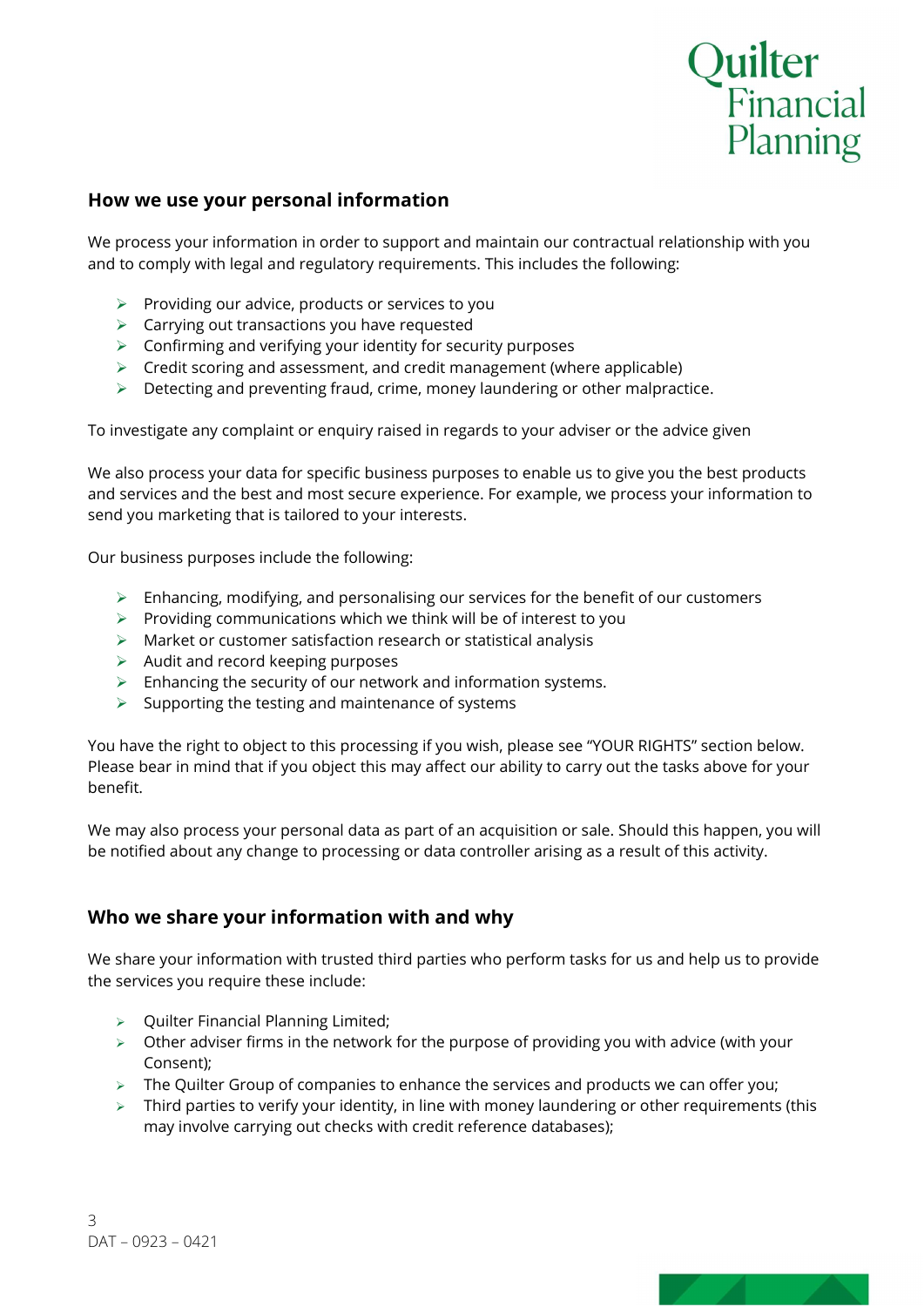

- $\triangleright$  Third parties who perform tasks for us to help us set up or service your plan (these third parties may be based in countries outside the UK but where they are, we'll undertake an assessment of safeguards in place);
- $\triangleright$  Other organisations, including regulatory bodies, the police and fraud prevention agencies, to prevent and detect fraud;
- $\triangleright$  Third parties where required by law, court order or regulation; and
- $\triangleright$  Third parties as part of an acquisition or sale.
- $\triangleright$  The Quilter group or third parties for assurance or audit purpose

## How we keep your information secure

We're committed to ensuring the confidentiality of the personal information that we hold and we continue to review our security controls and related policies and procedures to ensure that your personal information remains secure.

When we contract with third parties, we impose appropriate security, privacy and confidentiality obligations on them to ensure that personal information is kept secure.

If we work with third parties in countries outside the UK, we ensure these are countries that the European Commission has confirmed have an adequate level of protection for personal information, or the organisation receiving the personal data has provided adequate safeguards.

In limited circumstances, data may be accessed outside of the UK i.e. by employees when they travel. In these circumstances, we ensure there are appropriate information security measures in place to safeguard your information.

# Profiling

Basic identifiers about you (e.g. your name and address) is matched with information from Experian Marketing Services to create demographics and infer customer 'types' so that Quilter Financial Planning and the Quilter group of companies can define groups based on factors like interests, age, location and more. This helps Quilter Financial Planning and the Quilter group of companies better understand our customers in order to adapt and improve our products and services.

If you would like to know more about the information we receive from Experian Marketing Services, you can visit their website (www.experian.co.uk/privacy/consumer-information-portal) which explains who Experian Marketing Services are, what they do and why.

# Your rights

Camargue Wealth Ltd tries to be as open as it can be in terms of giving people access to their personal information and therefore have outlined your rights below. This privacy notice was drafted with brevity and clarity in mind, therefore further information can be gathered by contacting us using the details below, or more information about your data protection rights can be found here: https://ico.org.uk/fororganisations/guide-to-the-general-data-protection-regulation-gdpr/individual-rights/

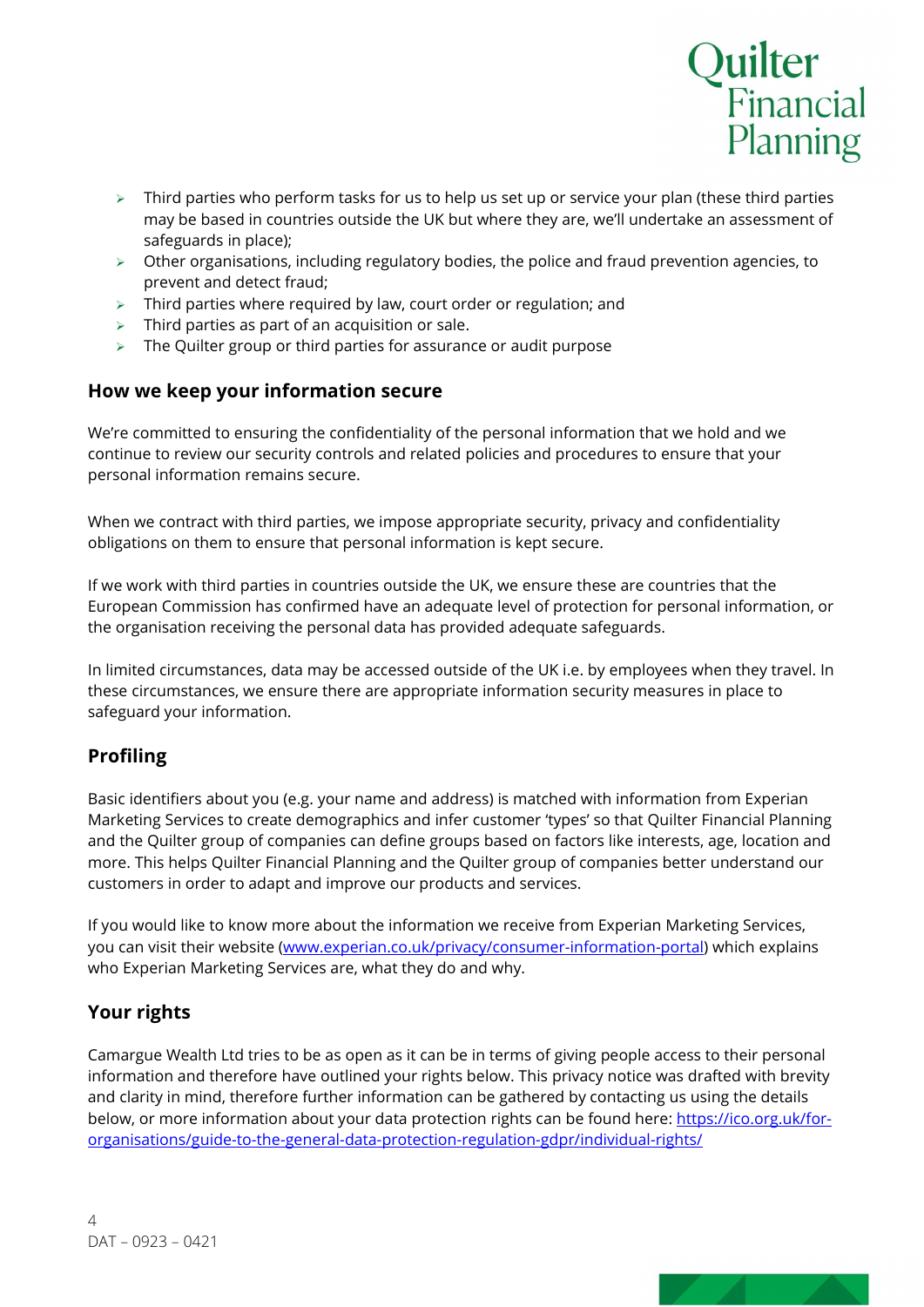

#### Marketing

You have the right to opt out of receiving marketing information and tell us what your communication preferences are by contacting Quilter Financial Planning using the details provided at the end of this notice or by using the opt out option below or on any email marketing. You may opt out at any time if you don't want to receive any further communications of this nature.

#### Individual data rights and requests

- $\triangleright$  The right to be informed You can request that we provide 'fair processing information', typically through this privacy notice;
- $\triangleright$  The right of access You may request a copy of the personal information we hold about you using the contact details found on the end of this privacy notice;
- $\triangleright$  The right to rectification The accuracy of your personal information is important to us. You have the right to ask us to update or correct your personal information;
- $\triangleright$  The right to erasure You may request the deletion or removal of personal data where there's no compelling reason for its continued processing;
- $\triangleright$  The right to object You may object to the processing of your data based on legitimate interests;
- The right to restrict processing You have a right to request we 'block' or suppress processing of your personal data;
- $\triangleright$  The right to data portability You may request to obtain and reuse your data; and
- $\triangleright$  The right not to be subject to automated decision-making including profiling.

If you wish to correct, restrict, delete or make changes to your personal information, or any of the data subject rights listed above, please contact us at the address or email listed below.

#### How to contact us

If you have questions about this notice, need further information about our privacy practices, or wish to give or withdraw consent, exercise preferences or correct your personal information, please contact us using the following details. Quilter will liaise with Camargue Wealth Ltd on your behalf to effect your requests.

The Office of Data Protection Quilter Financial Planning Limited Senator House 85 Queen Victoria Street London EC4V 4AB

#### QFPDataGuardian@quilter.com

#### How to complain

If you wish to raise a complaint about how we have handled your personal data, you can contact The Office of Data Protection who'll investigate the matter.